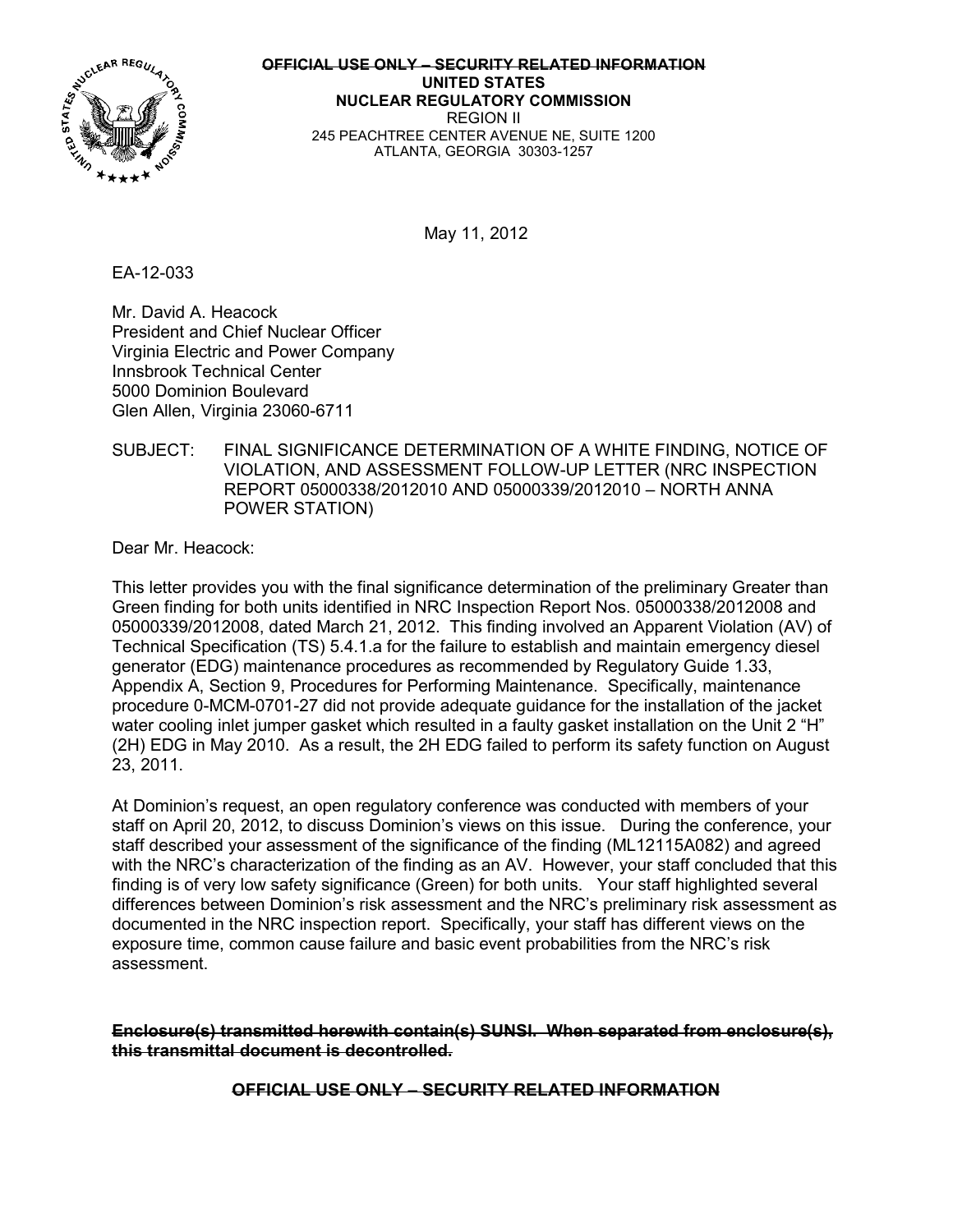# **OFFICIAL USE ONLY – SECURITY RELATED I**NFORMATION

# VEPCO 2

After considering the information developed during the inspection and the information provided by Dominion during the regulatory conference, the NRC has concluded that the finding is appropriately characterized as White (low to moderate safety significance) for both units, which will require additional NRC inspections. The bases for the NRC's significance determination of this finding, and the differences in Dominion's characterization of the finding, are discussed in Enclosure 2. NRC's final Significance Determination Process (SDP) Phase 3 results are discussed in Enclosure 3.

You have 30 calendar days from the date of this letter to appeal the staff's determination of significance for the identified White finding or the Notice of Violation associated with this finding. An appeal of the White finding will be considered to have merit only if it meets the criteria given in NRC Inspection Manual Chapter 0609, Attachment 2. An appeal must be sent in writing to the Regional Administrator, Region II, U.S. Nuclear Regulatory Commission, 245 Peachtree Center Avenue, Suite 1200, Atlanta, GA 30303-1257.

The NRC also has determined that the finding involving the failure to establish and maintain EDG maintenance procedures as recommended by Regulatory Guide 1.33, Appendix A, Section 9, Procedures for Performing Maintenance is a violation of TS 5.4.1.a. The violation is cited in Enclosure 1, Notice of Violation (Notice) and the circumstances surrounding it are described in detail in NRC Inspection Report 05000338, 339/2011005. In accordance with the NRC Enforcement Policy, the Notice is considered escalated enforcement action because it is associated with a White finding for both units.

The NRC has concluded that information regarding the reason for the violation, the corrective actions taken and planned to correct the violation and prevent recurrence, and the date when full compliance will be achieved is already adequately addressed on the docket in the North Anna Open Regulatory Meeting Summary, dated April 24, 2012 (ML12115A082). Therefore, you are not required to respond to this letter unless the description therein does not accurately reflect your corrective actions or your position. However, you are required to submit a written statement or explanation pursuant 10 CFR 2.201 if the description therein does not accurately reflect your corrective actions or your position. In this case, please follow the instructions specified in the Notice of Violation, Enclosure 1.

For administrative purposes, this letter is issued as a separate NRC Inspection Report, No. 05000338/2012010 and 05000339/2012010. Accordingly, AV 05000338, 339/2011005-02 is updated consistent with the regulatory positions described in this letter. Therefore, AV 05000338, 339/2011005-02 is now Violation 05000338, 339/2011005-02, Failure to Provide Adequate Guidance for Installation of 2H EDG Jacket Water Cooling Inlet Jumper with a safety significance of White and a cross-cutting aspect in the area of problem identification and resolution of operating experience, and the aspect of implementing operating experience, P.2(b).

The NRC has determined the performance of North Anna Power Station Unit 1 and Unit 2 to be in the Regulatory Response Column of the Reactor Oversight Process Action Matrix as of the fourth quarter of calendar year 2011. Therefore, the NRC plans to conduct a supplemental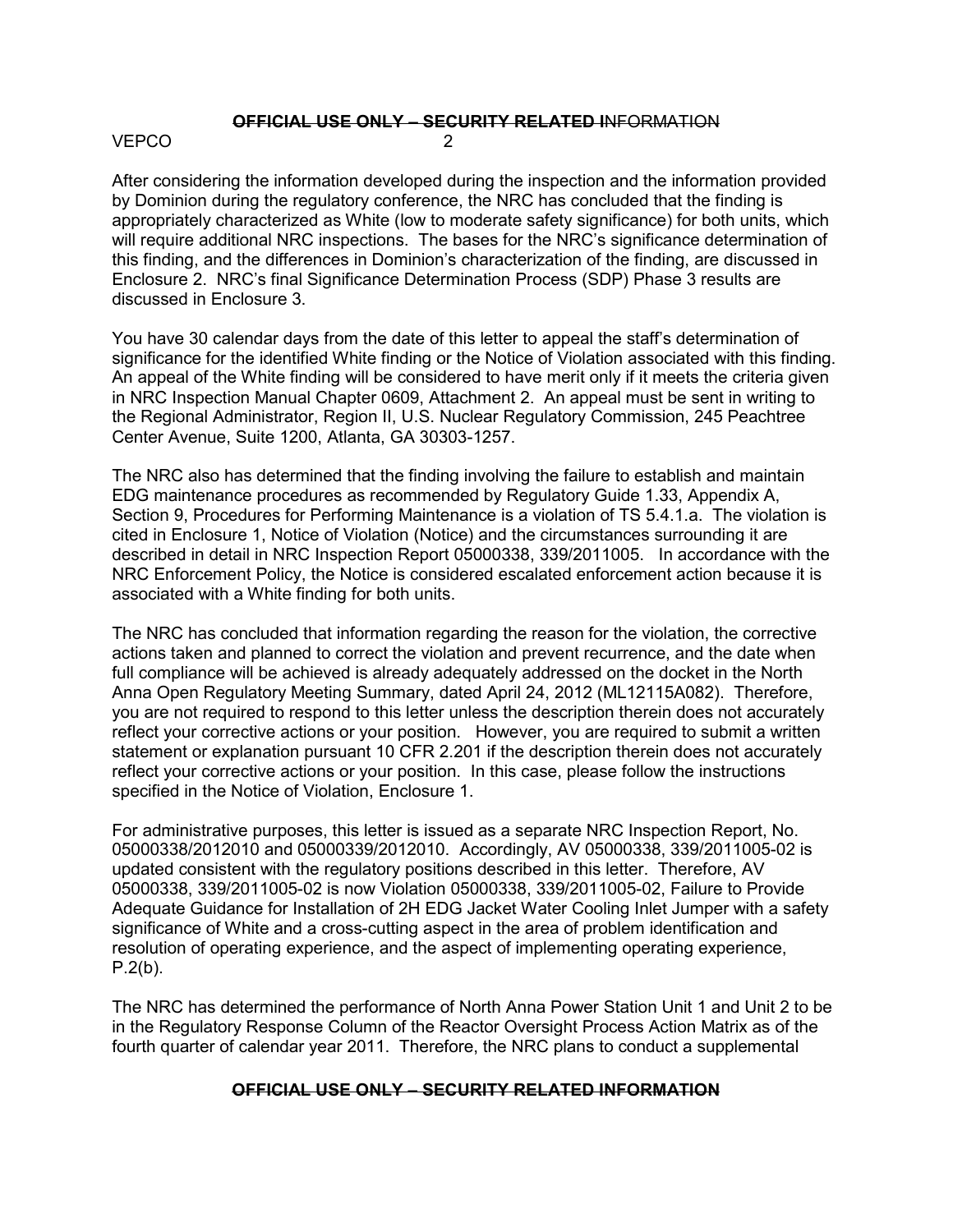# **OFFICIAL USE ONLY – SECURITY RELATED INFORMATION**

# $VFPCO$  3

inspection in accordance with Inspection Procedure 95001, "Supplemental Inspection for One or Two White Inputs in a Strategic Performance Area," to provide assurance that the root causes and contributing causes of the risk-significant performance issues are understood, that the extent of cause is identified, and that your corrective actions for risk-significant performance issues are sufficient to address the root and contributing causes and prevent recurrence. The NRC requests that your staff provide notification of your readiness for the NRC to conduct a supplemental inspection to review the actions taken to address the White inspection finding.

In accordance with 10 CFR 2.390 of the NRC's "Rules of Practice," a copy of this letter, its enclosures, and your response, if you choose to provide one, will be made electronically available for public inspection in the NRC Public Document Room or from the NRC's document system (ADAMS), accessible from the NRC Web site at http://www.nrc.gov/readingrm/adams.html. To the extent possible, if you do respond, you should not include any personal privacy, proprietary, or safeguards information so that it can be made available to the public without redaction. If personal privacy or proprietary information is necessary to provide an acceptable response, please provide a bracketed copy of your response that identifies the information that should be protected and a redacted copy of your response that deletes such information. If you request withholding of such information, you must specifically identify the portions of your response that you seek to have withheld and provide in detail the bases for your claim of withholding (e.g., explain why the disclosure of information will create an unwarranted invasion of personal privacy or provide the information required by 10 CFR 2.390(b) to support a request for withholding confidential commercial or financial information). The NRC also includes significant enforcement actions on its Web site at http://www.nrc.gov/reading-rm/doccollections/enforcement/actions.

Should you have any questions concerning this letter, please contact Mr. Gerald McCoy at 404-997-4551.

Sincerely,

*/RA/* 

Victor M. McCree Regional Administrator

Docket Nos. 50-338, 50-339 License Nos. NPF-4, NPF-7

Enclosures:

- 1. Notice of Violation
- 2. NRC Basis for Final Significance Determination
- 3. NRC's Final SDP Phase 3 Results w/Attachments (Removed)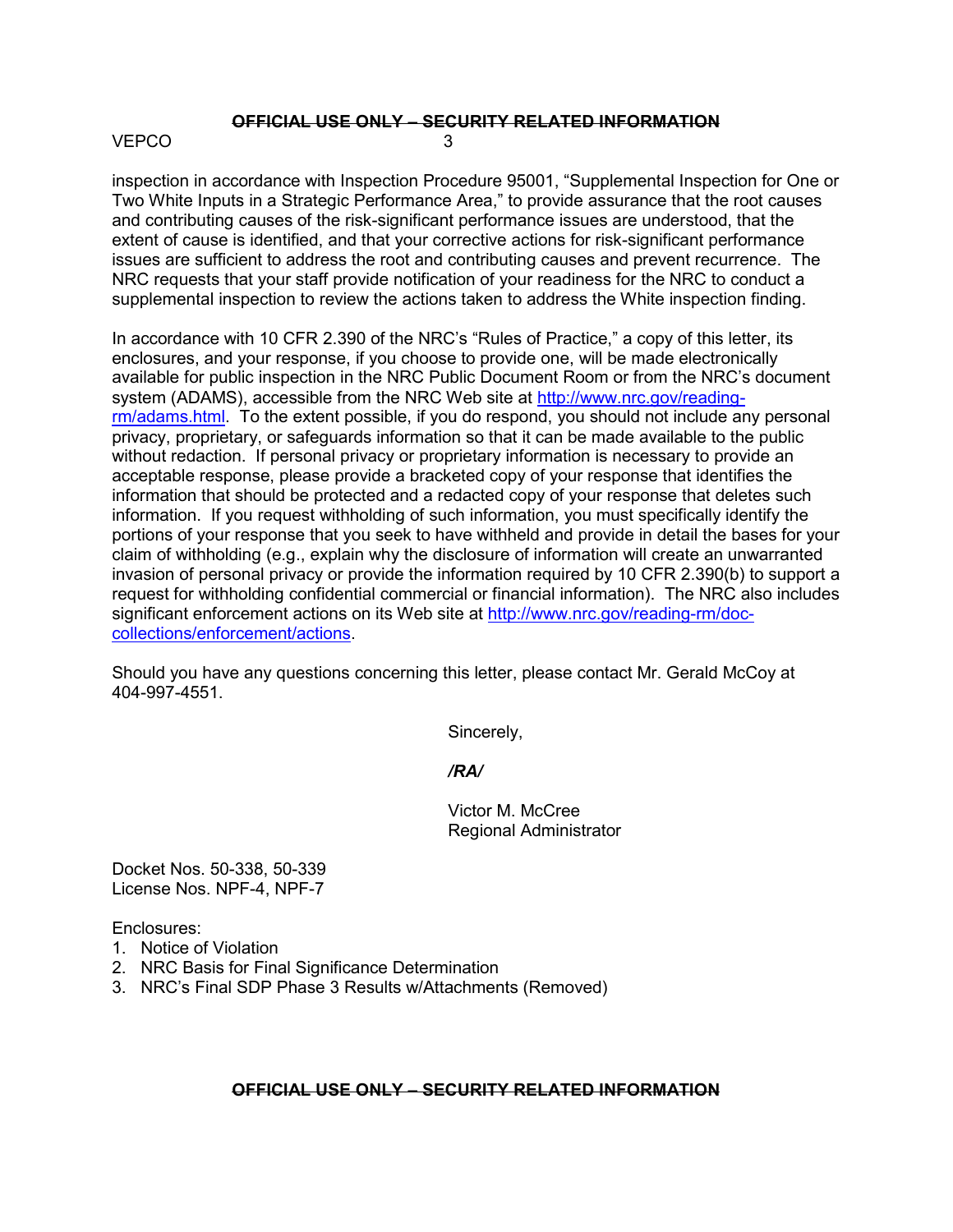#### **OFFICIAL USE ON LY – SECURITY RELATED INFORMATION** VEPCO 3

inspection in accordance with Inspection Procedure 95001, "Supplemental Inspection for One or Two White Inputs in a Strategic Performance Area," to provide assurance that the root causes and contributing causes of the risk-significant performance issues are understood, that the extent of cause is identified, and that your corrective actions for risk-significant performance issues are sufficient to address the root and contributing causes and prevent recurrence. The NRC requests that your staff provide notification of your readiness for the NRC to conduct a supplemental inspection to review the actions taken to address the White inspection finding.

In accordance with 10 CFR 2.390 of the NRC's "Rules of Practice," a copy of this letter, its enclosures, and your response, if you choose to provide one, will be made electronically available for public inspection in the NRC Public Document Room or from the NRC's document system (ADAMS), accessible from the NRC Web site at http://www.nrc.gov/readingrm/adams.html. To the extent possible, if you do respond, you should not include any personal privacy, proprietary, or safeguards information so that it can be made available to the public without redaction. If personal privacy or proprietary information is necessary to provide an acceptable response, please provide a bracketed copy of your response that identifies the information that should be protected and a redacted copy of your response that deletes such information. If you request withholding of such information, you must specifically identify the portions of your response that you seek to have withheld and provide in detail the bases for your claim of withholding (e.g., explain why the disclosure of information will create an unwarranted invasion of personal privacy or provide the information required by 10 CFR 2.390(b) to support a request for withholding confidential commercial or financial information). The NRC also includes significant enforcement actions on its Web site at http://www.nrc.gov/reading-rm/doccollections/enforcement/actions.

Should you have any questions concerning this letter, please contact Mr. Gerald McCoy at 404-997-4551.

> Sincerely, */RA/*  Victor M. McCree Regional Administrator

Docket Nos. 50-338, 50-339 License Nos. NPF-4, NPF-7

Enclosures:

- 1. Notice of Violation
- 2. NRC Basis for Final Significance Determination
- 3. NRC's Final SDP Phase 3 Results w/Attachments (Removed)

| X PUBLICLY AVAILABLE |  | $\Box$ NON-PUBLICLY AVAILABLE |
|----------------------|--|-------------------------------|
| ADAMS: X Yes         |  | ACCESSION NUMBER: ML12136A115 |

SENSITIVE X NON-SENSITIVE ACCESSION NUMBER: ML12136A115 WEST ACCESSION NUMBER: ML12136A115

| <b>OFFICE</b>       | <b>RII:DRP</b> | RII:DRP       | <b>RIEICS</b> | OE               | <b>INRR</b>        | RII:DRP          | RII:RA           |
|---------------------|----------------|---------------|---------------|------------------|--------------------|------------------|------------------|
| <b>SIGNATURE</b>    | /RA            | /RA/          | /RA           | /VIA E-Mail/     | <b>NIA E-Mail/</b> | /RA              | /RA              |
| <b>NAME</b>         | SNinh          | <b>GMcCov</b> | <b>CEvans</b> | Clauren          | <b>MAshley</b>     | RCroteau         | <b>LWert</b>     |
| <b>DATE</b>         | 5/3/2012       | 5/8/2012      | 5/4/2012      | 5/4/2012         | 5/4/2012           | 5/8/2012         | 5/10/2012        |
| <b>E-MAIL COPY?</b> | YES<br>ΝO      | YES<br>NC     | YES<br>NO     | YES<br><b>NO</b> | YES<br><b>NO</b>   | YES<br><b>NO</b> | YES<br><b>NO</b> |

OFFICIAL RECORD COPY DOCUMENT NAME: G:\DRPII\RPB5\NORTH ANNA\LETTERS\NORTH ANN - FINAL SDP LETTER- 2H EDGWOENCL.DOCX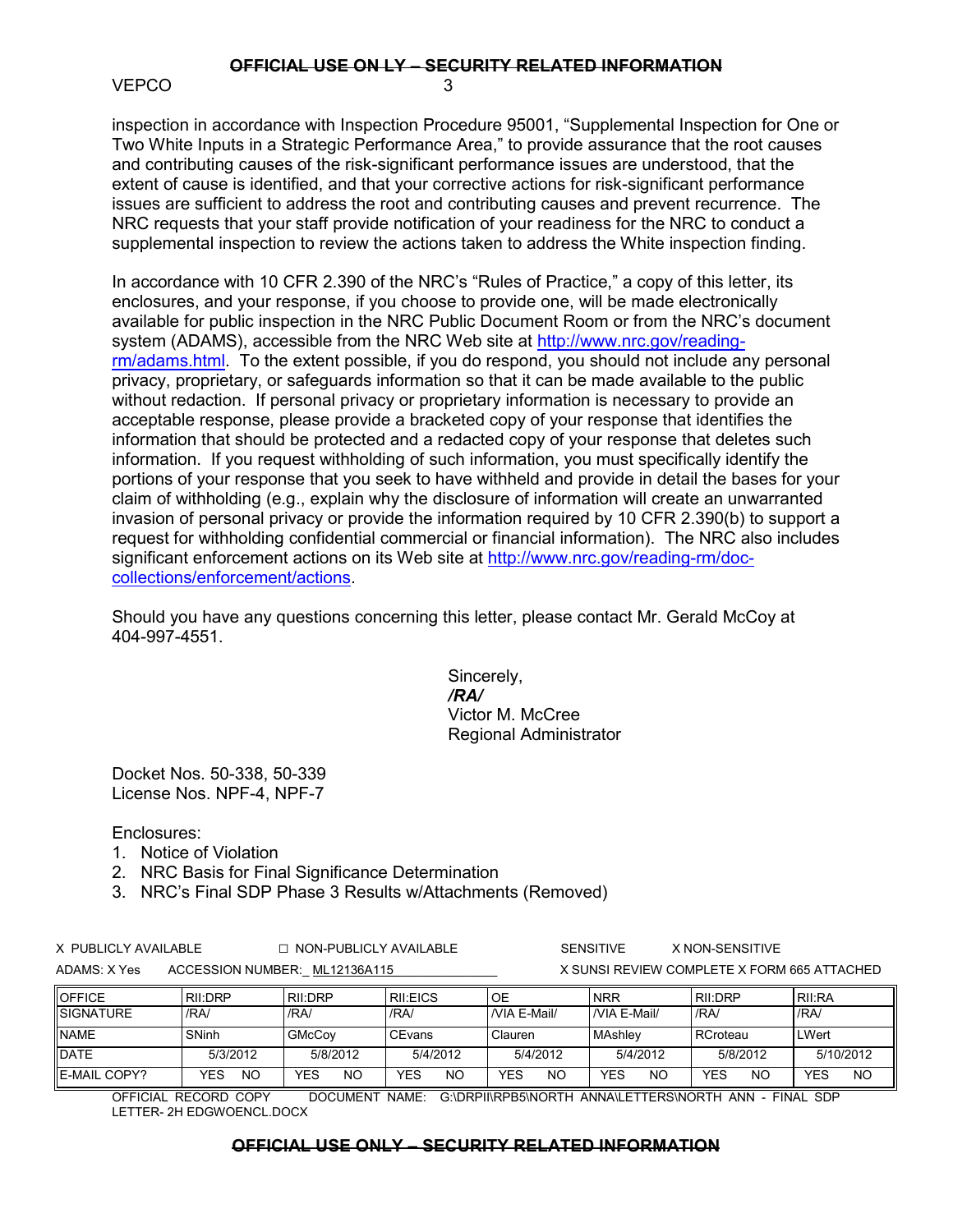### **OFFICIAL USE ON LY – SECURITY RELATED INFORMATION**

#### VEPCO 4

cc w/encls: Nelson K. Martin, Manager Nuclear Fleet Protection Services Virginia Electric and Power Company Innsbrook Technical Center 5000 Dominion Boulevard Glen Allen, VA 23060-6711

Margaret A. Earle Nuclear Licensing and Operations Support Innsbrook Technical Center 5000 Dominion Boulevard Glen Allen, VA 23060-6711

cc w/Inspection Summary: Clarence L. Gum Manager, Nuclear Protection Services North Anna Power Station 1022 Haley Drive Mineral, VA 23117

cc w/o encl: Mr. Gerald T. Bischof Site Vice President North Anna Power Station Virginia Electric & Power Company Electronic Mail Distribution

Fred Mladen Director, Station Safety & Licensing Virginia Electric and Power Company Electronic Mail Distribution

Michael Crist, Plant Manager North Anna Power Station Virginia Electric & Power Company Electronic Mail Distribution

Lillian M. Cuoco, Esq. Senior Counsel Dominion Resources Services, Inc. Electronic Mail Distribution

Tom Huber Director, Nuclear Licensing & Operations **Support** Innsbrook Technical Center Electronic Mail Distribution

Ginger L. Rutherford Virginia Electric and Power Company Electronic Mail Distribution

Virginia State Corporation Commission Division of Energy Regulation P.O. Box 1197 Richmond, VA 23209

Attorney General Supreme Court Building 900 East Main Street Richmond, VA 23219

Senior Resident Inspector North Anna Power Station U.S. Nuclear Regulatory Commission P.O. Box 490 Mineral, VA 23117

Donald R. Taylor, Licensing Supervisor North Anna Power Station  $P$   $O$  Box 402 Mineral, VA 23117-0402

Michael M. Cline, Director Virginia Department of Emergency Services Management Electronic Mail Distribution

Executive Vice President Old Dominion Electric Cooperative Electronic Mail Distribution

County Administrator Louisa County P.O. Box 160 Louisa, VA 23093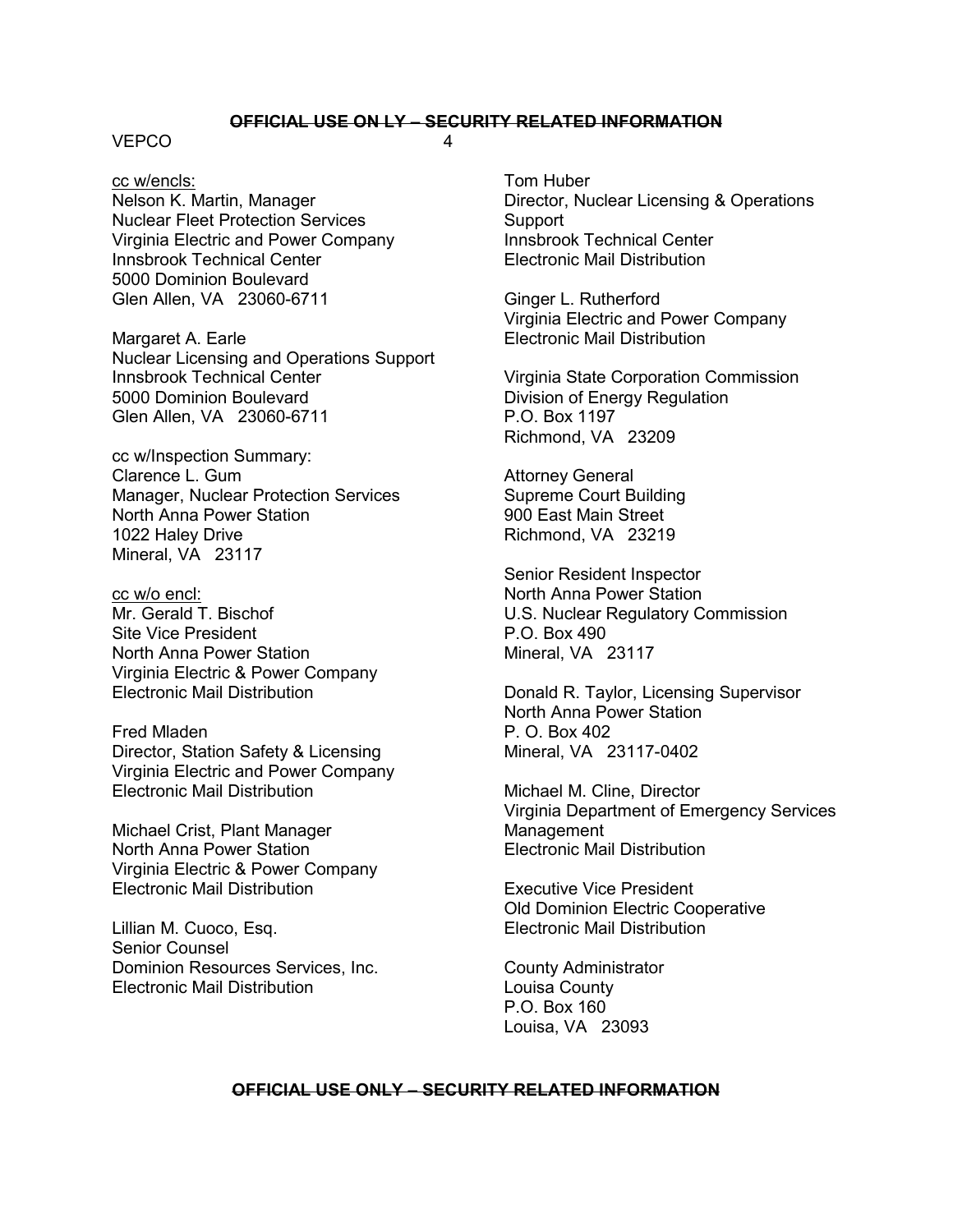#### **OFFICIAL USE ON LY – SECURITY RELATED INFORMATION**

VEPCO 5

Letter to David A. Heacock from Victor M. McCree dated may 11, 2012

SUBJECT: FINAL SIGNIFICANCE DETERMINATION OF A WHITE FINDING, NOTICE OF VIOLATION, AND ASSESSMENT FOLLOW-UP LETTER (NRC INSPECTION REPORT 05000338/2012010 AND 05000339/2012010 – NORTH ANNA POWER STATION)

Distribution w/encls: C. Evans, RII EICS L. Douglas, RII EICS OE Mail RIDSNRRDIRS PUBLIC RidsNrrPMNorthAnna Resource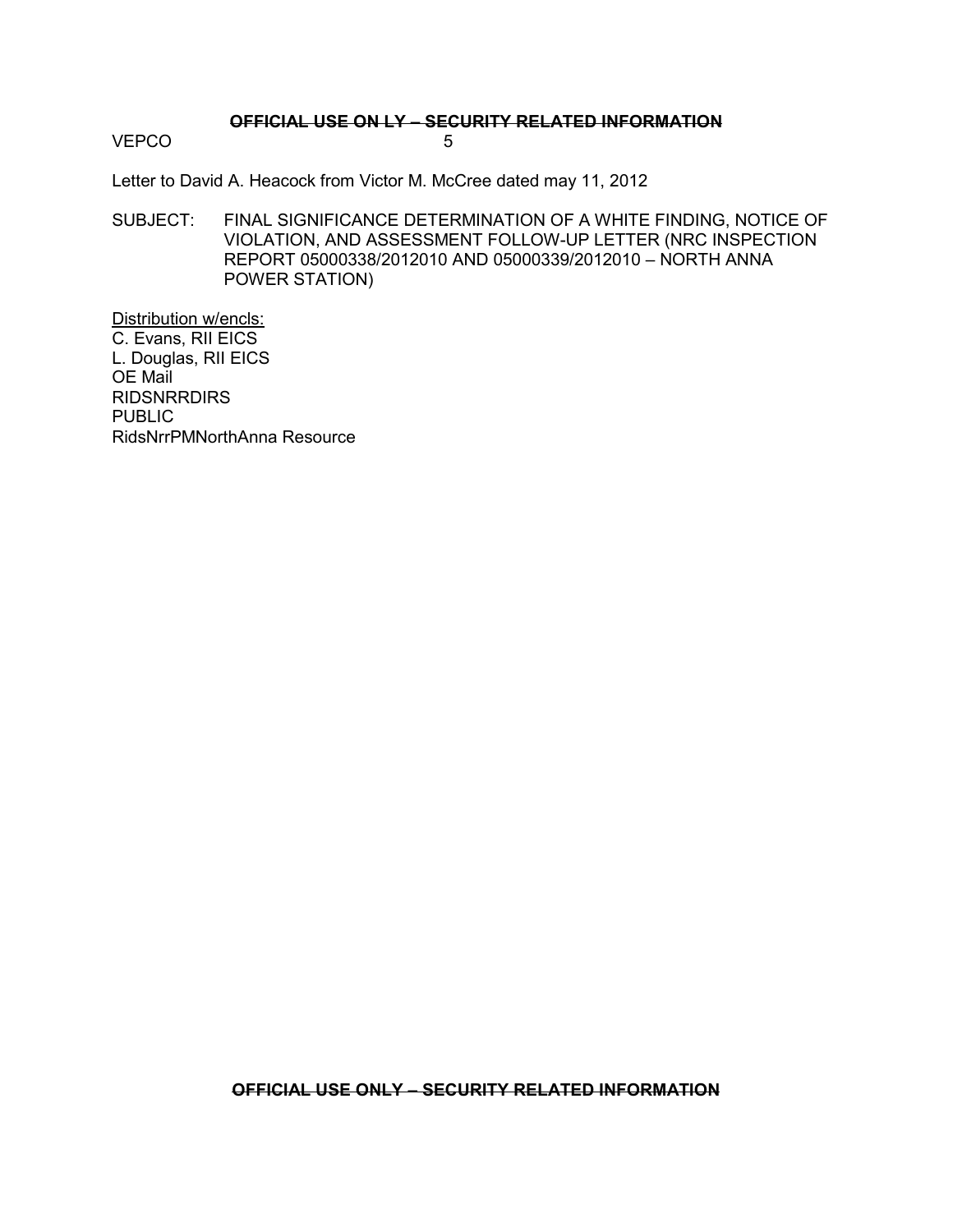# **NOTICE OF VIOLATION**

North Anna Power Station North 2008 Control 2008 Control Docket Nos. 50-338, 50-339 Unit 1 and Unit 2 License Nos. NPF-4, NPF-7 EA-12-033

During an NRC inspection completed on December 31, 2011, a violation of NRC requirements was identified. The circumstances surrounding the violation were described in detail in NRC Inspection Report Nos. 05000338, 339/2011005 dated February 13, 2012. In accordance with the NRC Enforcement Policy, the violation is set forth below:

Technical Specification (TS) 5.4.1.a states, in part, that written procedures shall be established and maintained covering the applicable procedures recommended in Regulatory Guide 1.33, Revision 2, Appendix A, of which Section 9 specifies procedures for performing maintenance.

Regulatory Guide 1.33, Revision 2, Appendix A, Section 9, states, in part, that maintenance that can affect the performance of safety-related equipment should be properly preplanned and performed in accordance with written procedures, documented instructions, or drawings appropriate to the circumstances.

Contrary to the above, from June 2, 2010, until August 23, 2011, the licensee failed to establish and maintain maintenance procedures appropriate to the circumstances for the safety-related EDGs. Specifically, maintenance procedure 0-MCM-0701-27 did not provide adequate guidance for installation of the jacket water cooling inlet jumper gasket which resulted in a faulty gasket installation on the Unit 2 "H" (2H) EDG in May 2010. As a result, the 2H EDG failed to perform its safety function when called upon on August 23, 2011.

This violation is associated with a White Significance Determination Process finding for both units for the Mitigating Systems cornerstone.

The NRC has concluded that information regarding the reason for the violation, the corrective actions taken and planned to correct the violation and prevent recurrence, and the date when full compliance will be achieved is already adequately addressed on the docket in the North Anna Open Regulatory Meeting Summary, dated April 24, 2012 (ML12115A082). However, you are required to submit a written statement or explanation pursuant to 10 CFR 2.201 if the description therein does not accurately reflect your corrective actions or your position. In this case, or if you choose to respond, clearly mark your response "Reply to a Notice of Violation EA-12-033," and send it to the U.S. Nuclear Regulatory Commission, ATTN: Document Control Desk, Washington, D.C. 20555-0001 with a copy to the Regional Administrator, Region II and a copy to the NRC resident inspector at the facility that is the subject of this Notice, within 30 days of the date of the letter transmitting this Notice of Violation (Notice).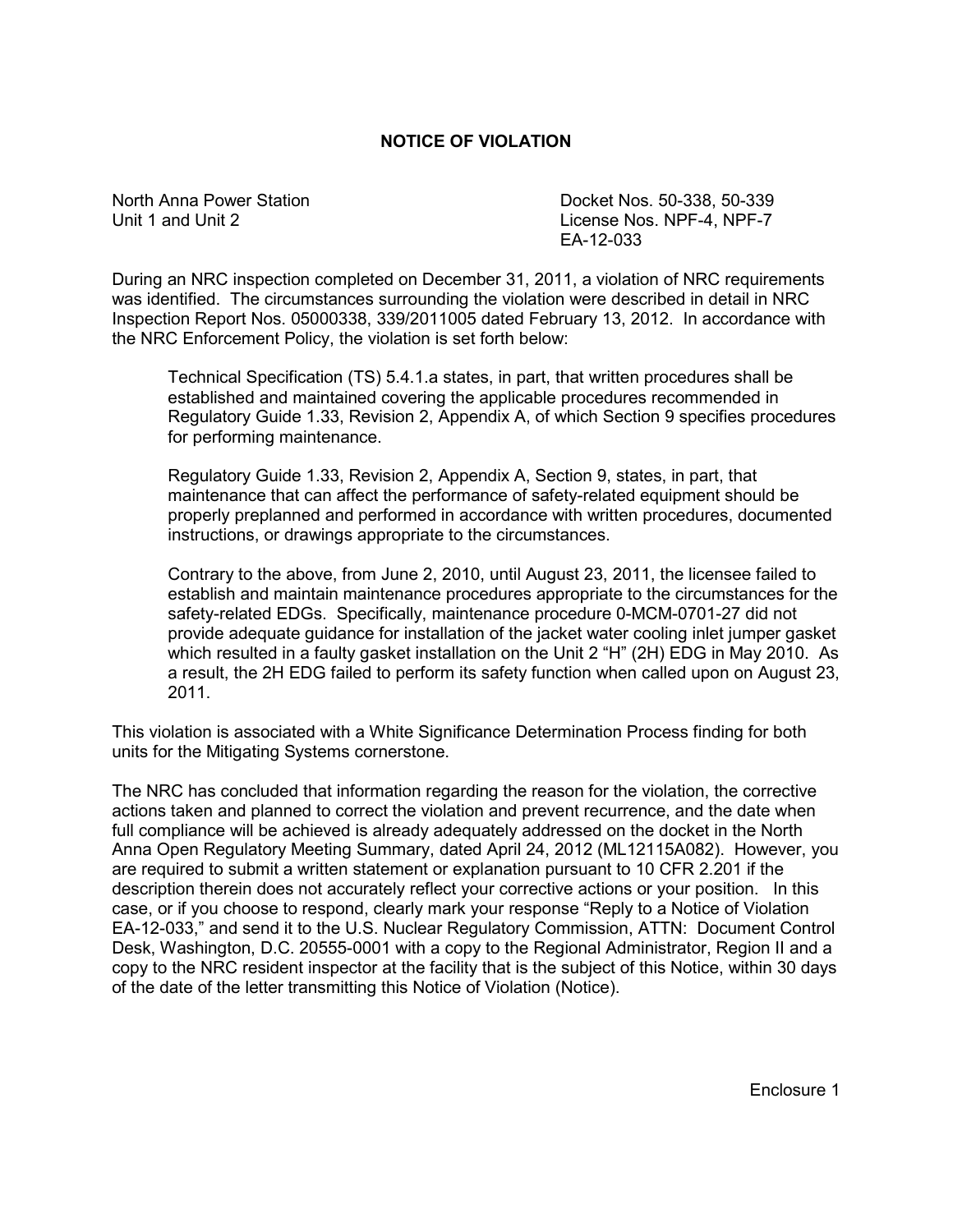If you choose to respond, your response will be made available electronically for public inspection in the NRC Public Document Room or from the NRC's document system (ADAMS), assessible from the NRC Web site at http://www.nrc.gov/reading-rm/adams.html. Therefore, to the extent possible, the response should not include any personal privacy, proprietary, or safeguards information so that it can be made available to the public without redaction.

If you contest this enforcement action, you should also provide a copy of your response, with the basis for your denial, to the Director, Office of Enforcement, United States Nuclear Regulatory Commission, Washington, DC 20555-0001.

In accordance with 10 CFR 19.11, you may be required to post this Notice within two working days of receipt.

### **Dated this 11 day of May 2012.**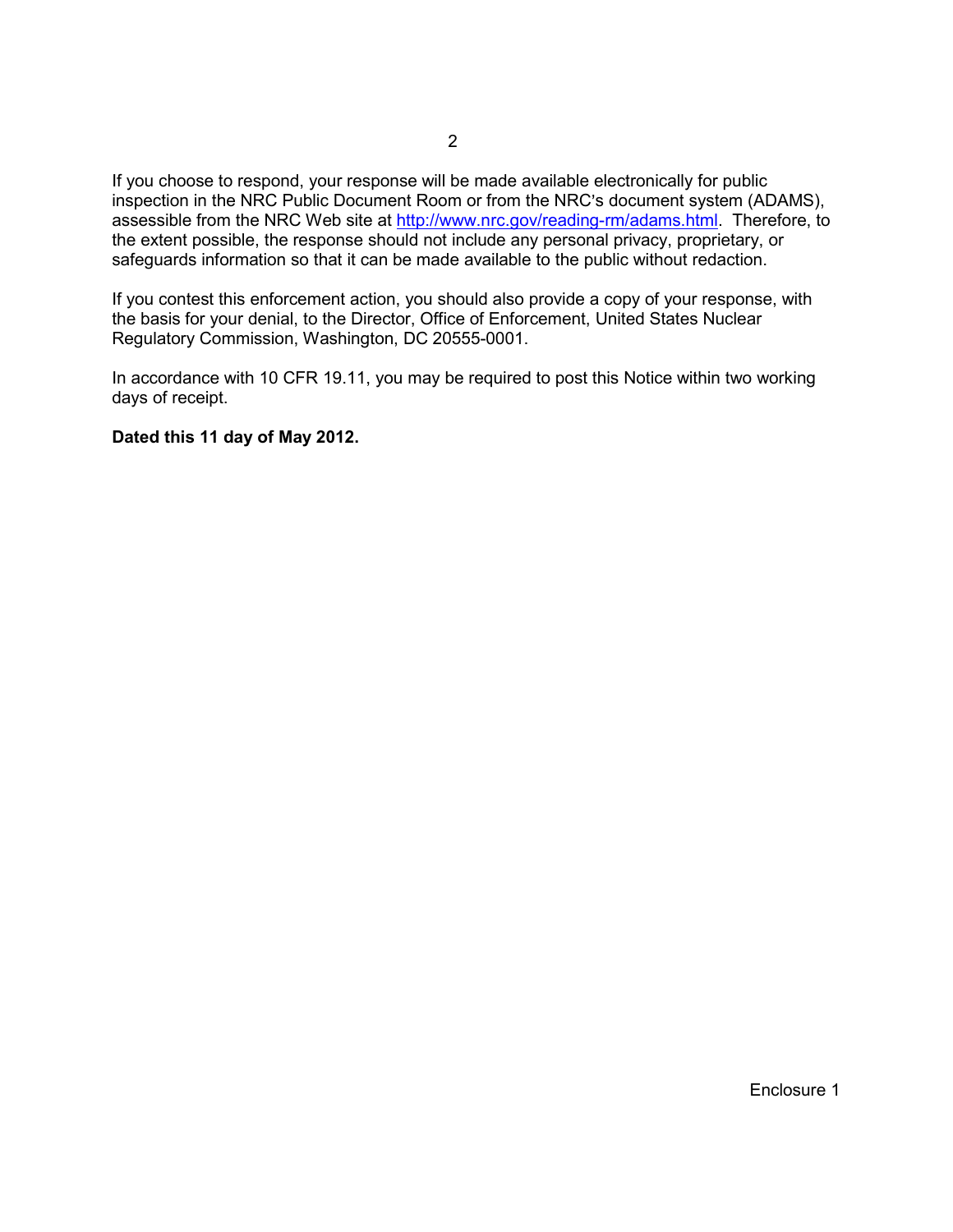# **NRC BASIS FOR FINAL SIGNIFICANCE DETERMINATION**

On April 20, 2012, a regulatory conference was held regarding a coolant leak on the North Anna 2H Emergency Diesel Generator (EDG). During the regulatory conference, the licensee presented their risk assessment for the finding and provided specific discussion related to the exposure time, treatment of common cause failures, and the failure probability for specific basic events present in the dominant sequences for the finding.

The NRC staff has reviewed all the data and information presented by the licensee during the regulatory conference and has reached a final significance determination for this finding. The conclusion is that the risk characterization of the finding is WHITE, a finding of low to moderate safety significance, for both North Anna units. The details supporting this result are contained in the revised phase 3 Significance Determination Process (SDP) risk assessment which is attached as Enclosure 3 to this letter. Each of the specific discussion areas presented by the licensee will be discussed in the following paragraphs.

The licensee identified several specific basic event failure probabilities where the North Anna site specific failure probability differed from the industry average values used by the NRC in the preliminary SDP risk evaluation. The NRC has reviewed the basis for the development of the North Anna site specific basic event failure probabilities presented by the licensee and agrees that a few specific human error probabilities should be changed for use in the final SDP risk evaluation of the finding. Basic event AFW-XHE-XM-CNTRL, "Operator Fails to Control Turbine Driven Auxiliary Feedwater (TDAFW) pump" was changed from a failure probability of 3.0 E-1 to the licensee's value of 1.0 E-1. Additionally, basic event EPS-XHE-XM-AAC "Failure to Start and Align the AAC Station Blackout (SBO) Diesel Generator" was changed from a failure probability of 1.0 E-1 to the licensee's value of 4.4 E-2. These values were used to support the final SDP risk assessment for both North Anna units for this finding. These changes resulted in a reduction of the estimated risk of the finding for both units.

The licensee provided discussion at the Regulatory Conference regarding the NRC's treatment of common cause failure probability for this finding. The EDG gasket installation and staggered test data were provided and the licensee articulated that the failure cause was known and that the issue should be considered an independent failure with the common cause failure probability remaining at nominal value. The NRC has reviewed the licensee's data and discussion and has decided that the finding represents a condition that merits treatment for potential common cause failure increase. The performance deficiency identified discrepancies in the EDG maintenance procedure related to the sealant cure time, torque values, and jack bolt adjustments. The licensee's root cause evaluation identified insufficient procedural guidance as a contributing cause. The NRC followed established guidance and process for treatment of this issue as a potential common cause failure.

When performing event or condition analysis, NRC assesses the risk incurred not only in the asfound conditions of the observed failure(s) but also, and more importantly, the contribution of potential events associated with the performance deficiency that did not occur but still represent a risk to public health and safety. In other words, when performing an SDP assessment, the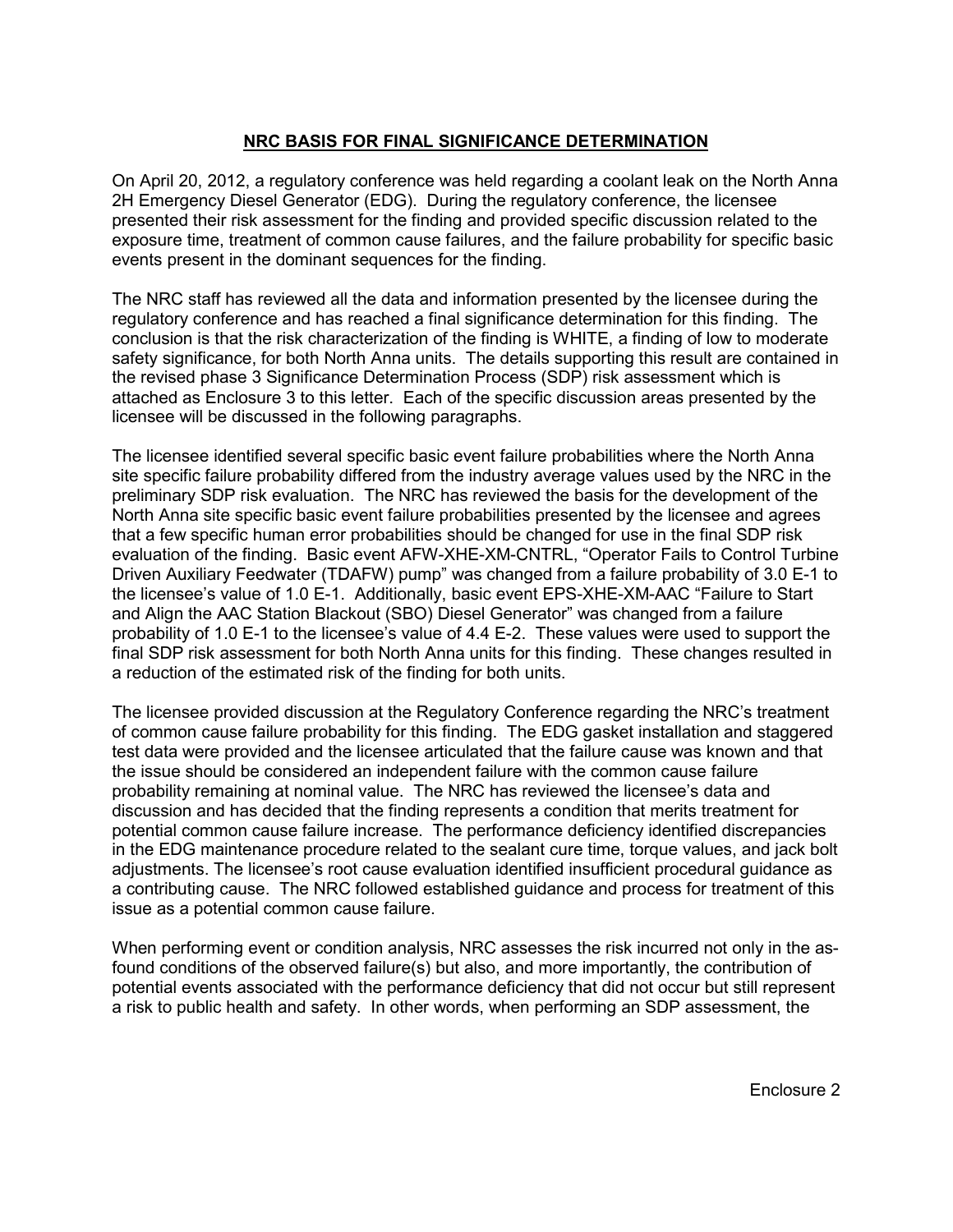NRC considers not only what actually happened, but also what could have happened with respect to the performance deficiency. Even if only one failure had occurred, as was the case with this finding, considerations for potential common cause failure (CCF), in addition to potential for other equipment failure, would still be included in the SDP risk assessment. In this case, the observed failure was associated with a proximate cause (e.g., inadequate procedural guidance) capable of impacting other components within the same common cause component group (CCCG), where CCCG can be defined as a group of components that are considered to share a potential for failing due to the same cause. Therefore, the SDP risk assessment for this finding includes considerations of the potential failure of other equipment in the same CCCG due to the same proximate cause.

The licensee presented information from the root cause evaluation and performed some mockup testing to demonstrate that the failure should be considered a demand failure which supported their assertion that the exposure period should be limited to the last EDG surveillance test, a period of 28 days. The licensee's root cause evaluation (RCE) observed that the six gasket ridge marks indicated gasket displacement due to a combination of pressure and thermal cycling. The root cause evaluation (RCE) indicated that failure was most likely due to initial installation problems leading to movement over time, and that gasket observations provide clear indication that the failed gasket had been in the process of moving toward failure for some time. The NRC believes that the evidence provides some insight that the failure mode is most likely time based. The NRC does not agree that the evidence is sufficient to provide reasonable assurance that the failure could not have occurred prior to the last surveillance.

The licensee contention that the ridge marks can be dated and that this provides evidence that the failure could not have occurred prior to the last test is not credible. There is not enough detail provided in the root cause evaluation regarding the initial as-found conditions to support these conclusions. There is a high amount of uncertainty in making these conclusions due to concerns regarding: (1) How the gasket was initially disassembled to ensure that the marks were not made during disassembly, or initially present, or caused by slippage during initial installation; (2) The root cause evaluation does not detail if the marks were present on the reverse of the gasket or on the metal surfaces; (3) The root cause evaluation does not indicate if the marks are indentations in the gasket material or actually made of the sealant material; (4) The root cause evaluation provides no detail on how the gasket samples were controlled during the investigation process; and (5) The root cause evaluation does not account for the lack of correlation of the makings to the number of heatup and cooldown cycles completed by the engine.

The licensee developed a mockup and performed testing to better understand the gasket failure mode. The mockup test results are also uncertain due to differences between the test apparatus and actual plant conditions specifically: (1) No accounting for vibration or aging affects on the gasket or sealant; and (2) Inability to establish accurate conditions for the failure as there is not sufficient detail on the conditions of the failure as discussed above. The test was not able to reproduce the failure without manually adjusting the jack bolts and the testing was not able to reproduce the ridge marks. The mockup testing does not provide enough proof to support the 28 day exposure period assumption. Due to the uncertainty involved in the gasket failure the NRC performed a sensitivity analysis using a T over 2 exposure time. For this case

Enclosure 2